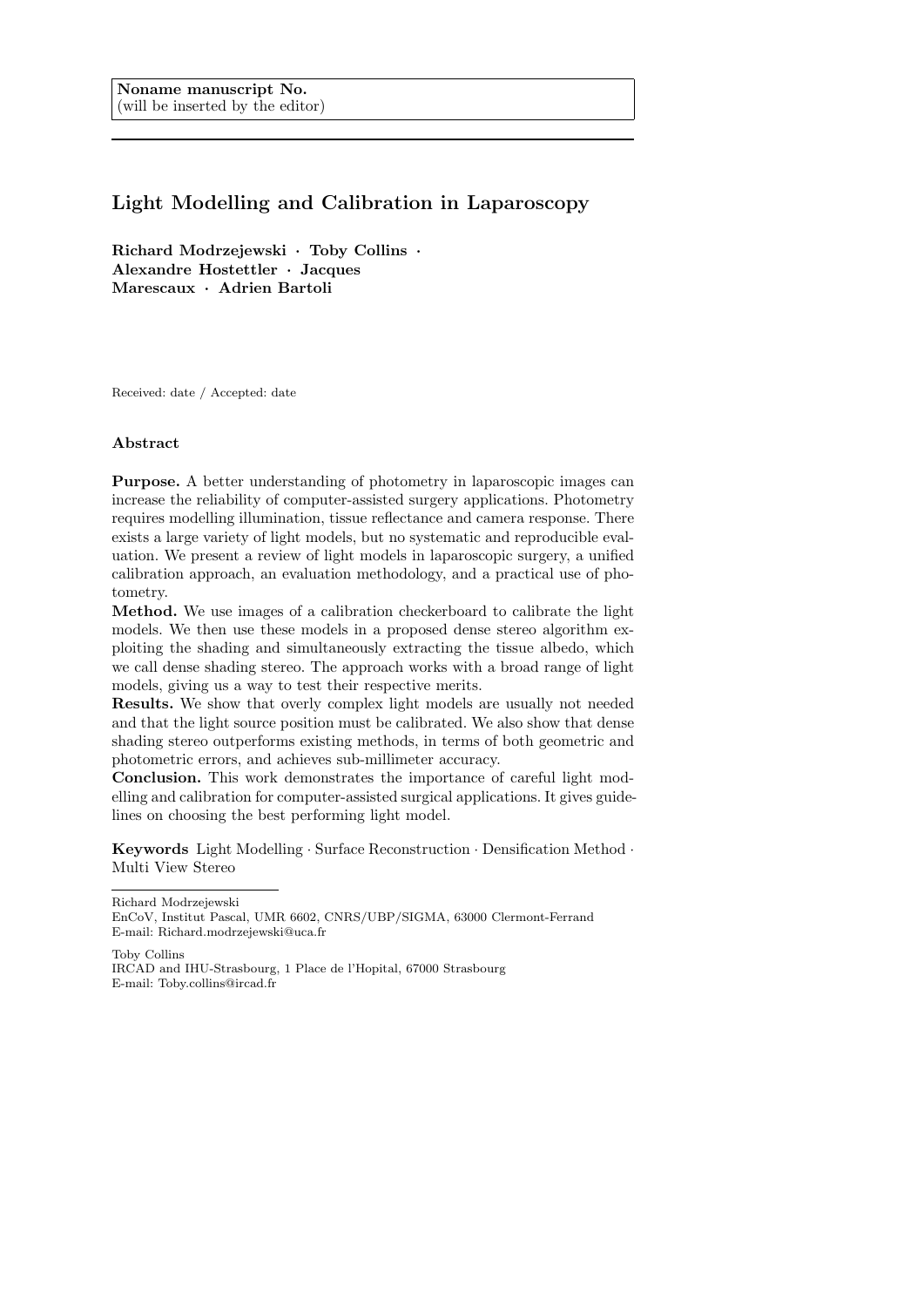## 1 Introduction: Clinical Motivation and Existing Works

Augmented reality (AR) in laparoscopic surgery is a major task, widely studied over the last decade  $[6, 3, 5, 10]$ . Nevertheless, while AR is solved in some nonmedical applications, laparoscopic surgery lags behind because of complicating factors such as lack of texture, strong deformations and illumination changes. The general AR pipeline for laparoscopy has five main stages [6]: 1) preoperative organ model reconstruction from volumetric data, 2) intraoperative 3D organ reconstruction, 3) reconstruction scale estimation 4) deformable registration and model texturing, and 5) deformation tracking. Photometric cues may be used to overcome the previously described difficulties, at all stages except 1). For the sake of clarity, we here focus on stage 2). The intra-operative 3D organ reconstruction is computed from an exploration video captured at the beginning of surgery. However, the quality of the reconstruction obtained with Structure-from-Motion (SfM) or Simultaneous Localization and Mapping (SLAM) [14] is often poor, thus limiting the accuracy of AR. Because using photometry, and in particular shading, considerably improves dense 3D reconstruction in outdoor scenes [12], it is important to attempt a similar approach to move ahead in laparoscopy.

The main current challenge to use photometry in laparoscopy is light modelling. In laparoscopy, the primary light source is fixed relative to the camera, making the problem of light modelling far more constrained than in the general case. Therefore, the use of a calibrated light model is particularly appropriate. Prior work using photometry in laparoscopy is about Shape-from-Shading  $(SfS)$  [18, 7, 5], photometric stereo [4, 19] and dense stereo [20]. The complexity of the light models greatly varies, from simple ones  $[19, 3, 10]$  to much more advanced ones [4, 5]. However, choosing the best light model is never discussed explicitly. How does this choice affect the result of the application? What are the differences in terms of accuracy for the different illumination models? To which extent should they be calibrated? Can a unified calibration approach be applied? Answers to these questions are missing and they are fundamental to make progress with photometry in laparoscopy.

To answer these questions, we present models for laparoscopic light and ways to calibrate them. We discuss and compare these models in terms of complexity and accuracy. We then present a practical usage of photometric laparoscopy in dense stereo and albedo estimation.

### 2 Modelling Photometry in Laparoscopy

## 2.1 General Shading Equation

Each colour channel constraints the problem, but in order to avoid clutter in the notation, we consider only one channel as image  $I$ . We express the link between the pixel intensity image  $I(p)$  and the properties of the observed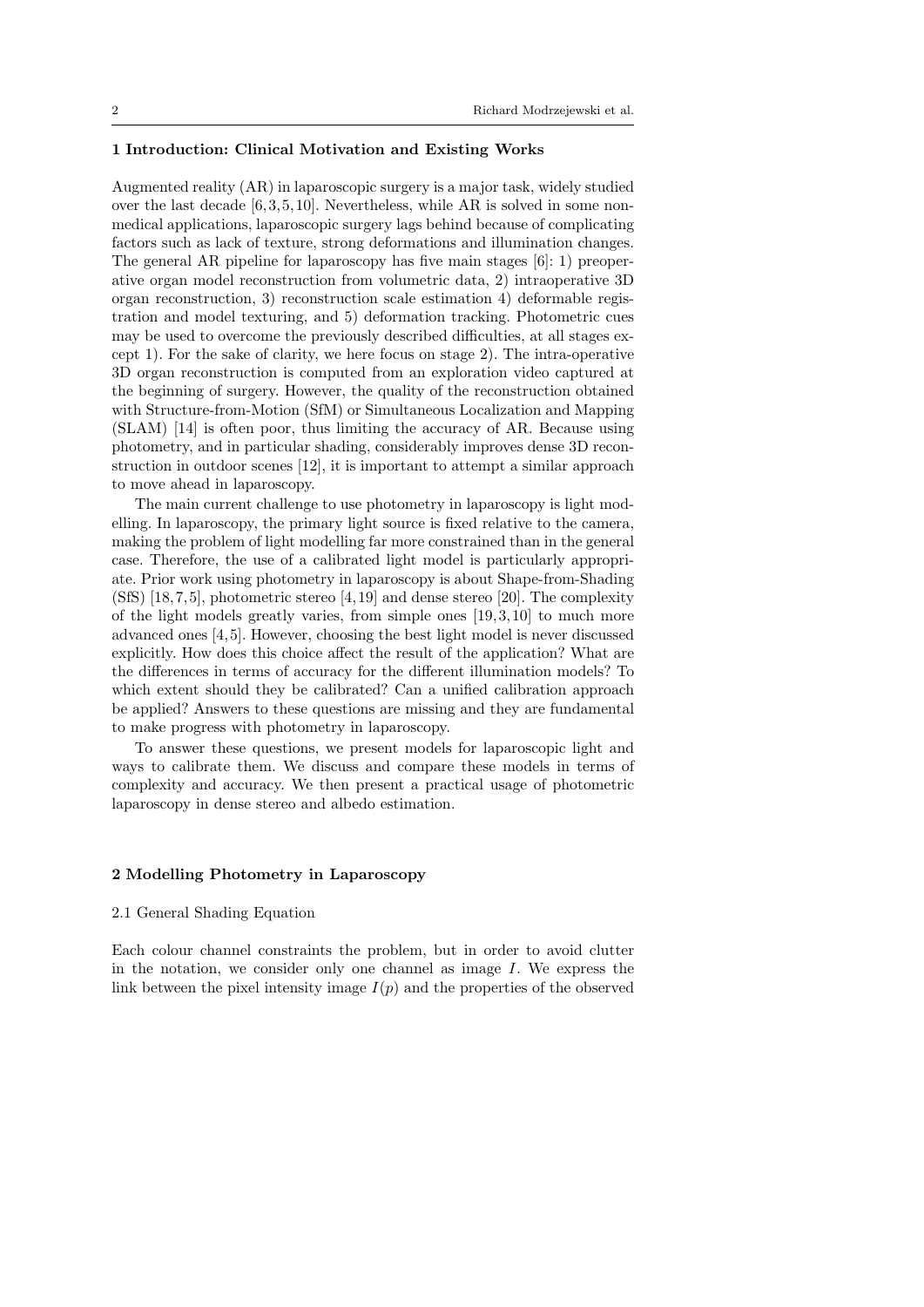object. The general shading equation is:

$$
I(p) = C \circ F(\rho(x), \sigma(x), \mathbf{n}(x)),\tag{1}
$$

where the image point p corresponds to a 3D point x of the surface,  $\sigma(x)$  is the light vector that corresponds to the light received by the surface at  $x, \rho(x)$ and  $\mathbf{n}(x)$  are the albedo and the normal at x, F is the reflectance model of the material giving irradiance, and  $\mathcal C$  is the camera response function (CRF).

#### 2.2 Camera Response Models

For one image, the CRF is usually a simple gain  $\mathcal{C}'(p)$  depending only on the position of the image point [19, 5, 8]:

$$
I(p) = \mathcal{C}'(p) F(\rho(x), \sigma(x), \mathbf{n}(x)).
$$
\n(2)

The gain  $\mathcal{C}'(p)$  is generally split in two terms [2]: one linear and one radial term. The linear term depends on the aperture of the camera and on the normalisation of the raw intensity. The radial term, mainly modeling vignetting, is caused by the lens. It corresponds to the attenuation of brightness away from the image center. We only consider the linear term, as the radial term is, when camera and light axes are similar, redundant with the term denoting the principal direction of light propagation. In many works  $[12, 13]$ ,  $\mathcal{C}'$  is assumed not to differ between views. For most laparoscopes however,  $C'$  varies greatly between images, because of auto-exposure. This is important as it gives the surgeon the best image quality at any moment. It is thus a difficulty for using photometry:  $C'$  has to be determined on the fly for each view independently. If k is the image index, we have  $C'_k(p) = C_k$  and equation (2) becomes:

$$
I_k(p) = \mathcal{C}_k \ F(\rho(x), \sigma(x), \mathbf{n}(x)). \tag{3}
$$

#### 2.3 Surface Reflectance

Reflectance describes how a surface material reflects incident light. Many models consider that this term has two components, namely the diffuse and specular components. Specular reflection is the light reemitted preferentially around one principal direction. This creates localised saturated areas in the image called specularities. The diffuse component corresponds to the light which is reflected equally in all directions. In laparoscopy, while some works consider advanced reflectance models such as Cook-Torrance [16], the diffuse lambertian reflectance is usually enough [10, 3]. Indeed, with wet tissues the specularities form tight isolated spots, removable by a simple saturation test [4]. For lambertian reflectance, we have  $F(\rho(x), \sigma(x), \mathbf{n}(x)) = \rho(x) \sigma(x) \cdot \mathbf{n}(x)$  and equation (3) becomes:

$$
I_k(p) = \mathcal{C}_k \, \rho(x) \, \sigma(x) \cdot \mathbf{n}(x). \tag{4}
$$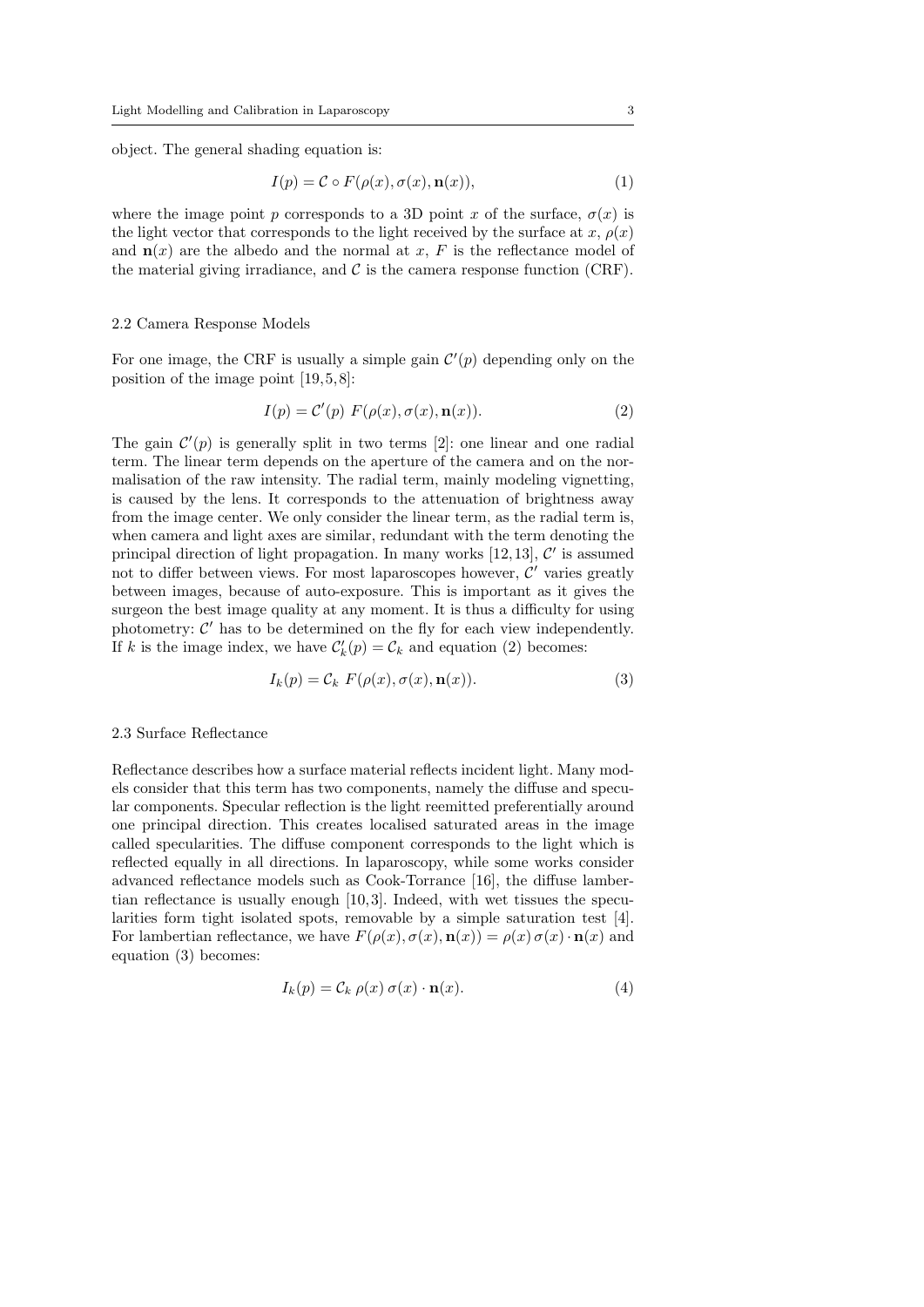# 2.4 Light Models

**Point models.** The laparoscope light is often modelled as a point  $P$  [10,3] that we call the *light centre*. Without preferential direction of light propagation, this is the Point Light Source model (PLS). At point  $x$ , the normalised light direction is:

$$
\mathbf{L}(x, P) = \frac{x - P}{\|x - P\|}.
$$
 (5)

Using the inverse square law spherical fall-off model  $\mathbf{S}(x, P) = \frac{1}{\|x-P\|^2}$ , and defining  $\sigma_0$  as the main intensity value, we arrive at the PLS model as:

$$
\sigma_{\rm PLS}(x, P) = \sigma_0 \mathbf{S}(x, P) \mathbf{L}(x, P). \tag{6}
$$

This model has only 3 parameters (the light centre coordinates). In most laparoscopes, light is transmitted to the tip using fibre optics, creating a principal light direction. This, however, is not supported by the PLS model. The Spot Light model (SLS) extends PLS using two extra notions: the principal direction D, and the light spread factor  $\mu$  which leads to a model with 6 parameters. They are used to create a radial attenuation term  $\mathbf{R}(\mu, D, x, P) =$  $\exp(-\mu(1-D\cdot L(x,P)))$ . The SLS model is then:

$$
\sigma_{\text{SLS}}(x, P) = \sigma_0 \mathbf{R}(\mu, D, x, P) \mathbf{S}(x, P) \mathbf{L}(x, P). \tag{7}
$$

In an attempt to produce more accurate light modelling, SLS has been recently generalised to the Polynomial Spot Light Source (PSLS) of degree  $(p, q)$ :

$$
\sigma_{\text{PSLS}}(x, P) = \sum_{i=0}^{p} \sum_{j=0}^{q} b_{i,j} (\mathbf{R}(\mu, D, x, P))^{i} (\mathbf{S}(x, P))^{j} \mathbf{L}(x, P).
$$
 (8)

In our comparison tests we use  $p = q = 4$ , following [4]. The model has  $(p+1)(q+1)+6$  parameters, corresponding to the polynomial coefficients  $b_{i,j}$ , the light centre P, the principal direction D and the spread factor  $\mu$ .

The Area Light Source model. For most laparoscopes, the light source is not a small point, but rather a region extending over the laparoscope's tip that we call light motif, as shown in Fig 1. An obvious extension of point models is thus to consider a set of point lights  $\sigma_{\rm p}$  distributed over the laparoscope's tip  $\psi$ . This defines the general extended light model:

$$
\sigma_{\text{extended}}(x) = \int_{P \in \psi} \sigma_{\text{p}}(x, P) \, dP. \tag{9}
$$

Discretising  $\psi$  to a finite point set  $\psi'$  and considering SLS models sharing their intensity, spread, and direction of propagation leads to the Area Light Source model (ALS):

$$
\sigma_{\text{ALS}}(x) = \sigma_0 \sum_{P \in \psi'} \mathbf{R}(\mu, D, x, P) \mathbf{S}(x, P) \mathbf{L}(x, P). \tag{10}
$$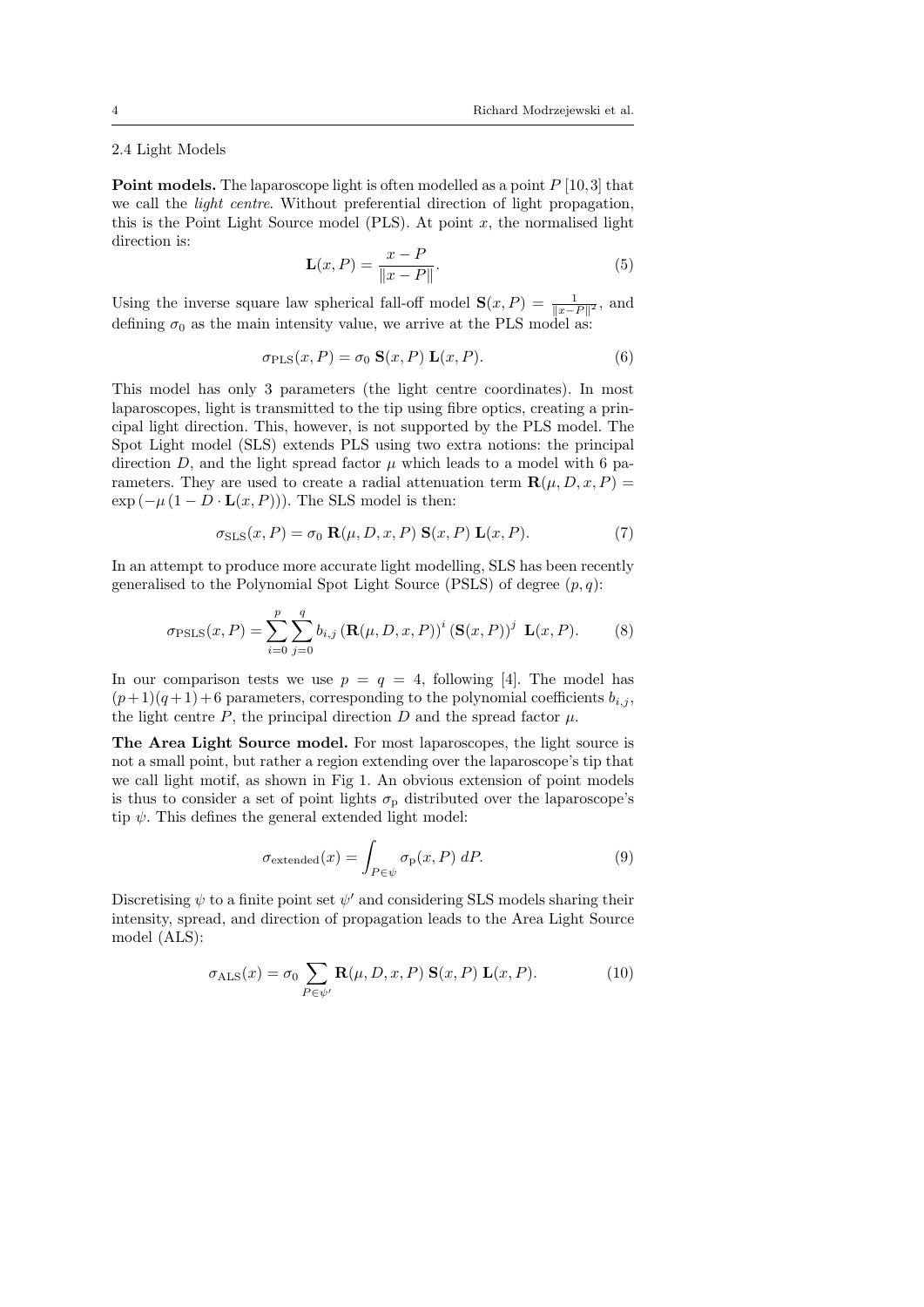## 3 Light Calibration

## 3.1 Context and Preliminary Remarks

The previously described models need to be calibrated. The main parameter to estimate for point models is the light centre  $P$ . A natural assumption is that P coincide with the optical centre  $[3, 10]$ . This however leads to important illumination modelling errors [4] as also shown in our experiments. The estimated light centre does generally not lie at the physical point of light emission on the laparoscope. In a similar way, when we calibrate a camera, the centre of projection does not generally lie at the physical centre of the camera lens. Indeed, due to the light's aperture (similarly to camera aperture) the light centre exists behind the point of light emission. We calibrate the light centre jointly with the other parameters, including the principal direction of propagation and the spread, in a unified calibration setup described in section 3.2. For the ALS model the light motif is extracted in a preliminary step described in section 3.3.

### 3.2 General Calibration Method

We consider n images  $I_k$ ,  $k = 1, \ldots, n$ , of a standard diffuse calibration checkerboard. The albedo  $\rho_w$  inside the white squares is unknown but assumed constant. Using the existing camera calibration library from OpenCV, we automatically determine the 3D position of each point  $x$  on the checkerboard and its corresponding normal vector  $\mathbf{n}(x)$ . We then find the photometric parameters that best explain, in the generative least-squares sense, the intensity  $I_k(x)$ of each pixel within the white squares areas, discretised to the pointsets  $W_k$ . We formulate the problem as energy minimisation  $\min_{V,C} E_{\text{calib}}(V, C)$ , where  $\sigma$  is the light model to calibrate, V its parameters and  $\mathcal{C} = {\mathcal{C}_1, \ldots, \mathcal{C}_n}$  the camera response gains:

$$
E_{\text{calib}}(V,\mathcal{C}) = \sum_{k=1}^{n} \sum_{x \in W_k} \left( I_k(x) - \frac{\rho_w \sigma(x, V) \cdot \mathbf{n}(x)}{\mathcal{C}_k} \right)^2.
$$
 (11)

When considering this problem with  $\rho_w$  and all the  $c_k$  unknown, it leads to a scalar ambiguity on all these terms. In order to resolve this ambiguity, we chose a reference image and fix its camera response to 1. We then minimise  $E_{\text{calib}}$  using the Levenberg-Marquardt algorithm as implemented in Ceres [1]. For point models, the light centre  $P$  is initialised at the optic centre,  $D$  as the perpendicular to the image plane and the spread to a large value of  $\mu = 10$ . By inverting the shading equation for this image, we obtain an initial estimate of  $\rho_w$  and for the other images, we estimate the  $\mathcal{C}_k$ .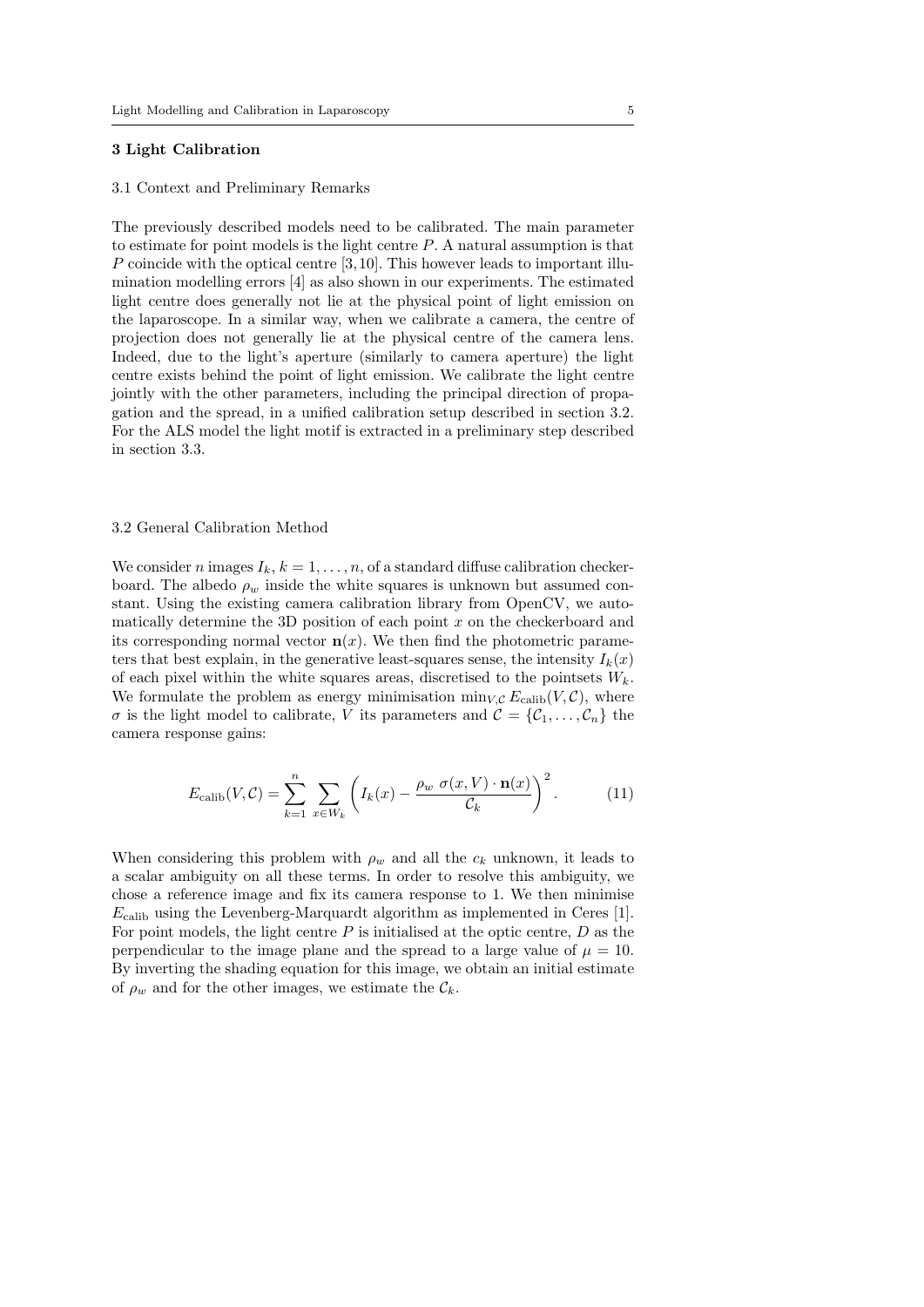

Fig. 1 Extraction of the light area using mirror: from the mirror images to the final motif.

3.3 Motif Extraction for the Area Light Source Model

Principle of the method. The ALS model requires one to extract the light motif. Our procedure (Fig. 1) is designed for a laparoscope with flat tip and planar light area. Using a mirror, we take n self-images of the tip of the laparoscope from different orientations. ArUco markers [9] are taped on the mirror in order to compute its pose relative to the camera. We manually annotate the borders of the tip and of the camera optics, to which we fit ellipses. We then use these ellipses to compute the pose of the tip of the laparoscope. For that, we consider the poses of a virtual disc that corresponds to the symmetric of the tip through the mirror. These poses are computed by decomposing the homographies [15] that transform the unit circle into the corresponding ellipses.

Pose computation. As we use images of a disc, two ambiguities hold on the pose: one rotation around the main axis and one two-way perspective ambiguity. Both can be solved by exploiting the particularities of our mirror setup. We follow 6 steps. (1) Using the tip ellipse and knowing the tip size, we extract two homographies [17] that transform the unit circle into this ellipse and that correspond to the two possible poses. Using the optics ellipse, we solve the perspective ambiguity and keep only one homography  $H_k$  per image, associated with the virtual pose  $(R_{vk}, T_{vk})$  [15], but the rotation ambiguity remains. (2) Next, using the markers, we compute, by symmetry, the pose of tip  $(R_k, T_k)$ . (3) We then compute the median position of the centre of the tip and its up vector, and we choose one suitable orientation  $(R_s, T_s)$  for those values. (4) We then recompute, by symmetry, the poses of the virtual disks  $(R'_{vk}, T'_{vk}),$ removing the rotation ambiguity we had before. Those poses correspond to homographies  $H'_{k}$ . (5) Finally, the light region is extracted from each image as the saturated pixels and mapped into the same reference view using the homographies. By taking the median of all these remapped light areas, we obtain the final 2D light motif. (6) We then discretise it, and use the position of the support object disc to obtain a set of  $m$  3D points corresponding to our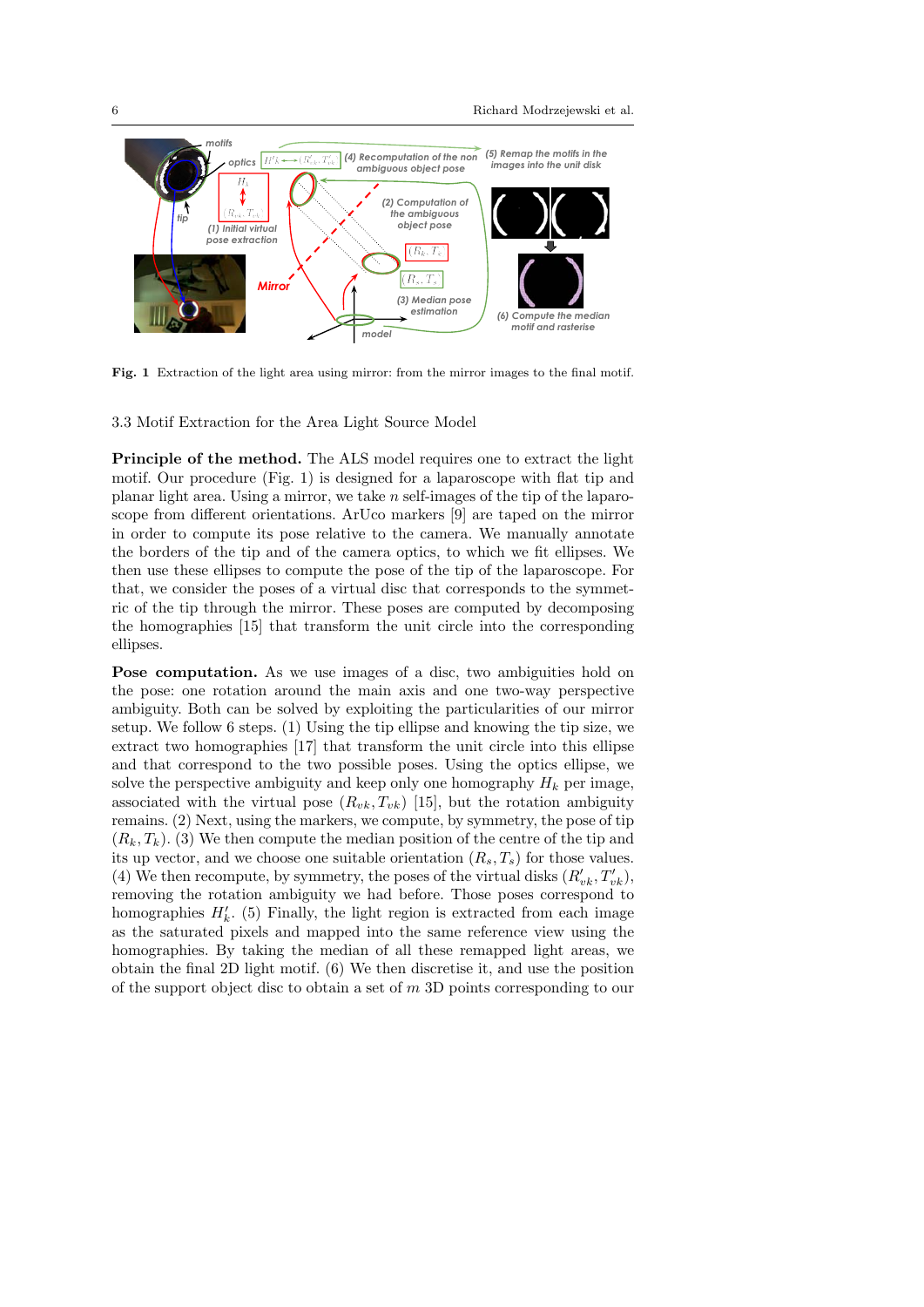

Fig. 2 Boxplot showing the difference between the observed and predicted pixel intensities: Short Range images (left) and Medium Range images (right).

m point light sources, defined in 3D camera coordinates. We use  $m = 237$  in our experiments.

## 3.4 Light Model Comparison

We used two main sets of images for the evaluation. The first is a 'mediumrange set' containing images of a medium sized checkerboard  $(30\times15 \text{ mm})$ seen at a medium distance ( $\approx$  50 mm). In this configuration, we expect the modelling of our source as a point to be valid. The second is the 'close range set' with a small checkerboard (12×6 mm) seen at a short distance ( $\approx$  10-15 mm) and where the point models should be faulty. For each set, we split the data in two disjoint sets for calibration and evaluation. We use PLS, SLS, PSLS and ALS to denote the light models with all their parameters calibrated. We use FPLS, FSLS, FPSLS and FALS to denote the models using a fixed light centre at the optical center for point models and a fixed pose as extracted in section 2.3 for the ALS model. The calibrated light centre for PLS and SLS tends be slightly behind the camera centre, approximately on the camera axis, away from the laparoscope tip. For PSLS, the results are more fluctuating with positions not always found on the camera axis.

For comparing the light models, we consider the absolute difference between the observed and predicted intensities by the calibrated models, for the white squares pixels, as presented in Fig. 2. We observe that calibrating the light centre leads to a general improvement of all models, except PSLS which is on par with FPSLS. Overall, no models perform much better than SLS. Furthermore, when considering a calibrated centre, we observe that the most complex models ALS and PSLS do not perform significantly better than SLS, which is thus a good compromise between complexity and accuracy, even in the close range configuration. We also notice that PSLS does not always give results as good as SLS, which tends to indicate that it does not generalise as well.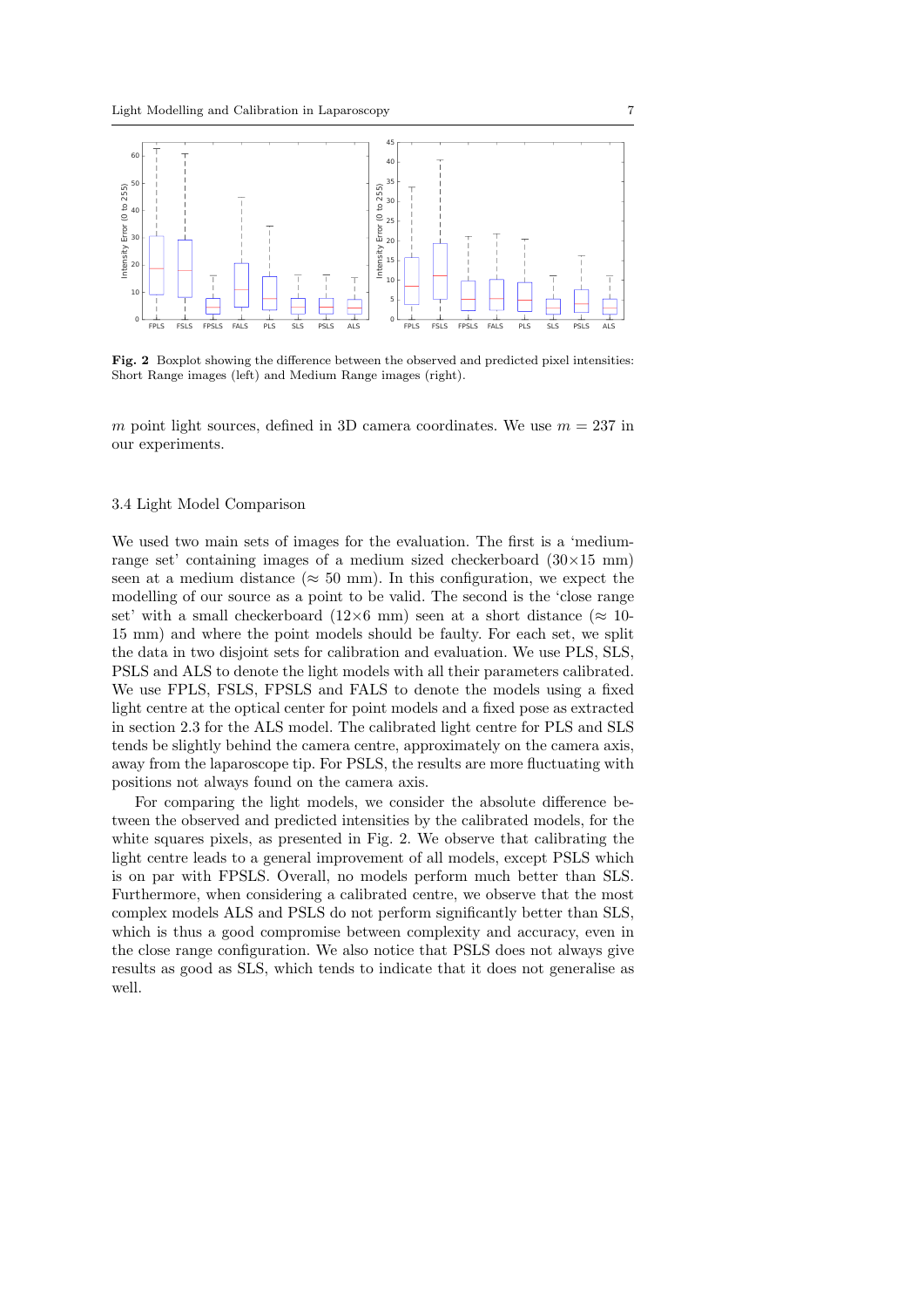

Fig. 3 Representation of the reconstructed surface by interpolating a depth grid.

# 4 Application to Joint Surface Densification and Albedo Extraction

# 4.1 Overview

In order to show a practical usage of photometry and to compare the light models, we have developed a dense shading stereo algorithm inspired by [12]. This aims at refining a surface reconstruction and unlike other methods [19, 4], does not require any hardware modifications. In [12], general indoor scenes are considered. Consequently, lighting is unknown and has to be estimated along with the reconstruction. In contrast, in our method, a light model is chosen from section 2, and calibrated before considering the reconstruction. This leads to a reduction of the unknowns and an increase of the robustness.

## 4.2 Inputs and Surface Representation

The inputs of our algorithm are a sparse point-cloud  $P_{\rm sp}$  and its keyframes (camera poses and images). These are computed from SfM (we use the proprietary SfM software Photoscan<sup>1</sup> v1.1.6.2038 in high accuracy mode, with pair selection deactivated, keypoint limit set to 40000 and tie point limit set to 1000). We then consider one reference view, and our task is to compute  $i$  a dense 3D reconstruction with respect to this view, and  $ii$  the albedo of each pixel in the view. We model pixel albedo with an unknown value per pixel and we model depth using bi-cubic patches over a depth grid (Fig. 3). The grid is defined by its nodes, containing the depth value, its first-order derivative in the two spatial dimensions and its mixed derivative. Each patch is a degree 9 polynomial in  $(u, v)$  whose coefficients depend on 4 nodes defining the patch. The interpolated surface is  $C^1$  and its normal at  $(u, v)$  is expressed as a function of the four surrounding nodes. We denotes as  $\mathcal G$  a set of points uniformly distributed on this surface. The grid size matches the image resolution.

 $^{\rm 1}$ https://www.agisoft.com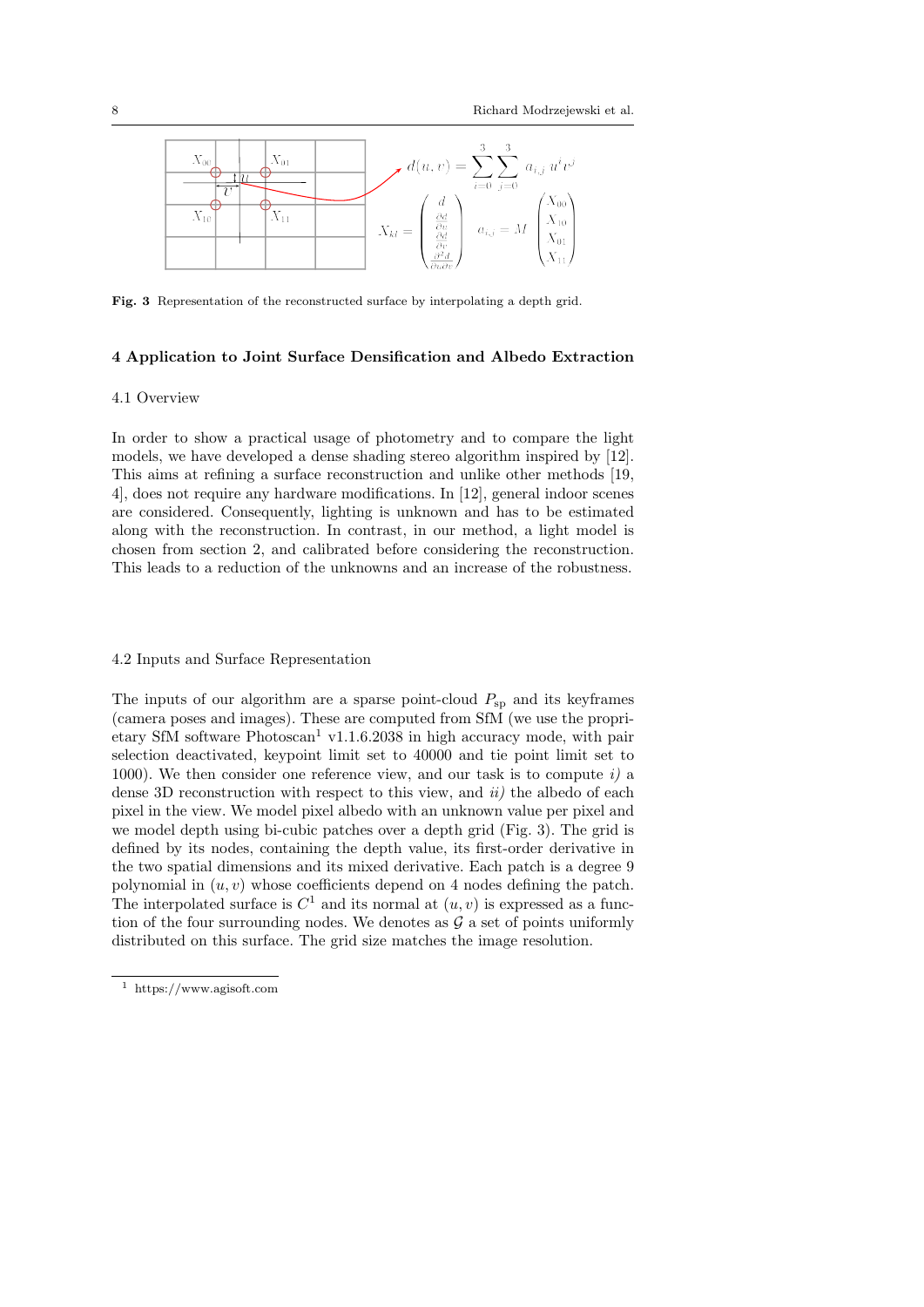### 4.3 Dense Shading Stereo

We pose the problem as an energy minimisation acting on the grid nodes  $\mathcal{N}$ , the albedo values  $\rho$  and the camera responses  $\mathcal C$  with three terms:

$$
E_{\rm rec}(\rho, \mathcal{D}) = E_{\rm shad}(\rho, \mathcal{D}) + \lambda_{\rm pos} E_{\rm pos}(\mathcal{D}) + \lambda_{\rm reg} E_{\rm reg}(\mathcal{D}). \tag{12}
$$

The two weights are fixed to  $\lambda_{\text{pos}} = 50$  and  $\lambda_{\text{reg}} = 40$  and the three terms are discussed below. The shading energy  $E_{\text{shad}}(\rho, \mathcal{D})$  denotes the difference, for each point in  $G$ , between the pixel intensities in the keyframes  $I_k$  and in the images predicted from the reconstruction. This energy uses a weight inspired by [12]: for strong gradient image areas, we use a lower weight because of the lack of reliability of shading in these conditions. Indeed, following the intuition behind the retinex theory [11], shading generates only small intensity changes on smooth surfaces. Additionally, keypoints tend to occur at strong image gradients, leading to reconstructed points in the input reconstruction and thus, naturally creating position constraints in these areas. If  $p_k$  is the projection of x in the k-th keyframe,  $\Lambda_k$  the object mask in keyframe  $I_k$  and  $\nabla I_r$  the gradient of the reference image  $I_r$ , we have:

$$
E_{\text{shad}}(\rho, \mathcal{D}) = \sum_{x \in \mathcal{G}} \exp\left(-\|\nabla I_r(p_r)\|^2\right)
$$

$$
\sum_{k=0}^n \Lambda_k(p_k) \left(\frac{\rho(x) \sigma(x) \cdot \mathbf{n}(x)}{\mathcal{C}_k} - I_k(p_k)\right)^2.
$$
(13)

The position energy  $E_{\text{pos}}(\mathcal{D})$  corresponds to sparse depth constraints between the depth grid and  $P_{\rm sp}$ . If  $d(u, v)$  is the value of the depth at  $(u, v)$ , we have:

$$
E_{\text{pos}}(\mathcal{D}) = \sum_{p \in P_{\text{sp}}} \left( (p_r)_z - d(p_r) \right)^2. \tag{14}
$$

The regularization term  $E_{reg}(\mathcal{D})$  prevents noise in the reconstruction. It considers, for points in  $\mathcal{G}$ , the norm of the second order depth derivatives:

$$
E_{\text{reg}}(\mathcal{D}) = \sum_{X \in \mathcal{G}} \left( \left( \frac{\partial^2 d}{\partial^2 u}(X) \right)^2 + \left( \frac{\partial^2 d}{\partial^2 v}(X) \right)^2 + \left( \frac{\partial^2 d}{\partial u \partial v}(X) \right)^2 \right). \tag{15}
$$

We initialise the unknowns as follows. The depth grid  $\mathcal G$  is initialised by projecting the sparse input point cloud in the reference view. This grid is then smoothed by an intermediate minimisation problem where only  $E_{\text{pos}}$  and  $E_{\text{reg}}$ are considered. Next, we project this initial depth in each keyframe and invert the shading equation for each pixel, to compute albedo candidates. The albedo map is then initialised with the median values of the corresponding candidates. We then perform the minimisation of  $E_{\text{rec}}$ . For both minimisations, we used the Levenberg-Marquardt algorithm implemented using Ceres.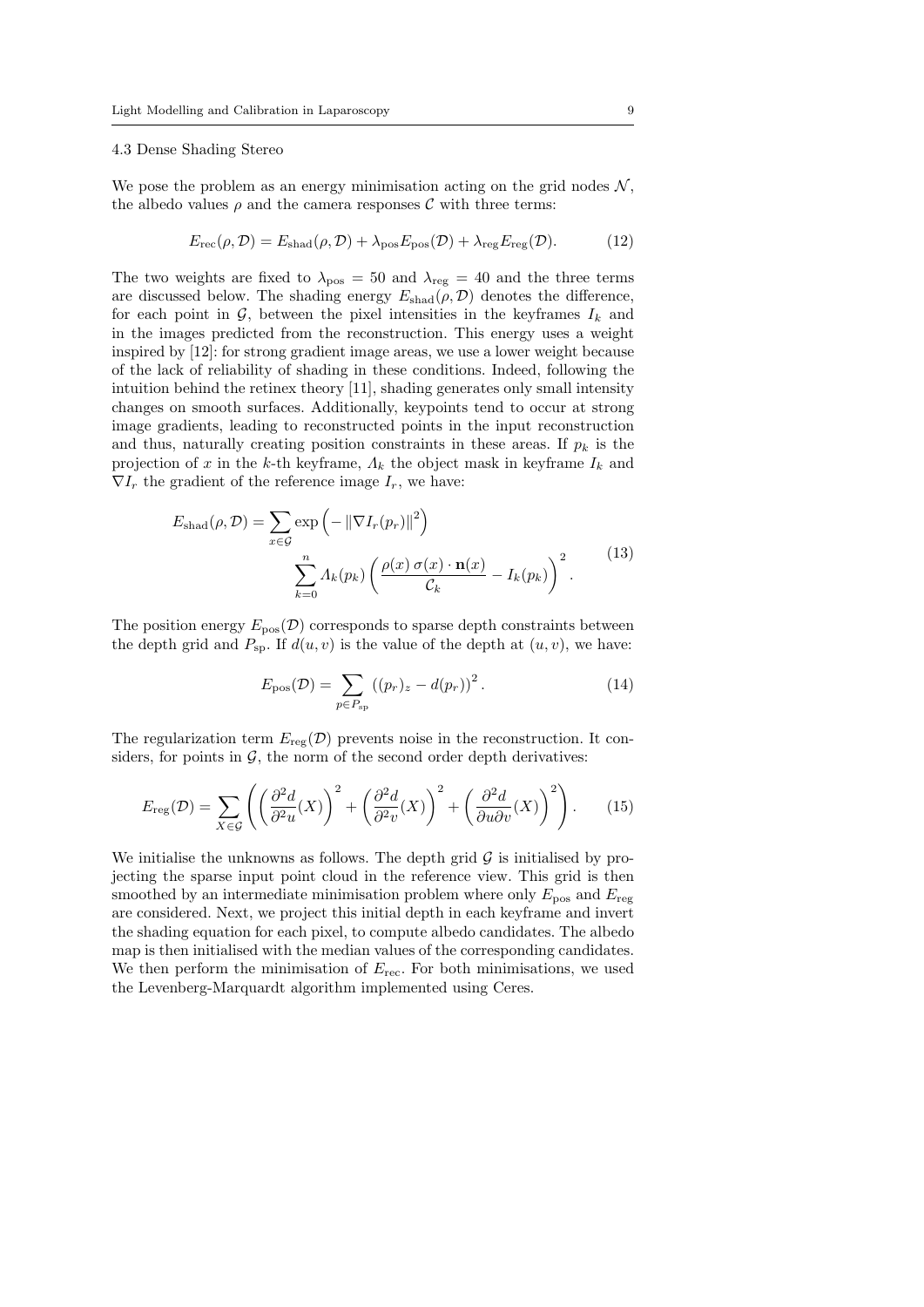

Fig. 4 Building the evaluation ex-vivo dataset using a projected light pattern.



Fig. 5 Photometric error obtained with SLS: target (left), image generation inside the green circle (middle), DSSIM (right).

#### 4.4 Evaluation

Evaluation data. We tested our algorithm with ex-vivo bovine liver data. The experimental setup is shown in Fig. 4. A projector casting a dense random pattern was installed over the scene. The laparoscope was attached to a mechanical arm and moved in different configurations. For each of those, we took two images, one with the pattern but without the laparoscope light and one without the pattern but with the light. The first set of images (with the pattern) was used to generate a high quality ground-truth surface using Photoscan (using with the previously described parameters for the SfM step, followed by densification in high accuracy mode with an aggressive depth filtering strategy and meshing using arbitrary surface reconstruction type, high number of faces and interpolation enabled). The second set of images (without the pattern) was split in small subsets of approximately 10 images. These subsets were used to generate sparse input reconstructions to initialise our algorithm, also using Photoscan (still using the same parameters for the SfM but without the densification step). Because of the small number of images and of not using densification, these reconstructions were sparse and noisy. We then compared the reconstructions obtained using our algorithm with different light models, but also using two other configurations. As an ablation study, the first one considers directly the results obtained from Photoscan with densification activated (DMS). The second one considers a reconstruction obtained using our algorithm with only the position and regularisation energies (WS). For both of these methods, the colour of the points were computed a posteriori by taking the median of the image projected points from the reconstruction.

Evaluation metrics. We used two metrics to evaluate the results. The first one is the geometric error, defined as the absolute difference in mm between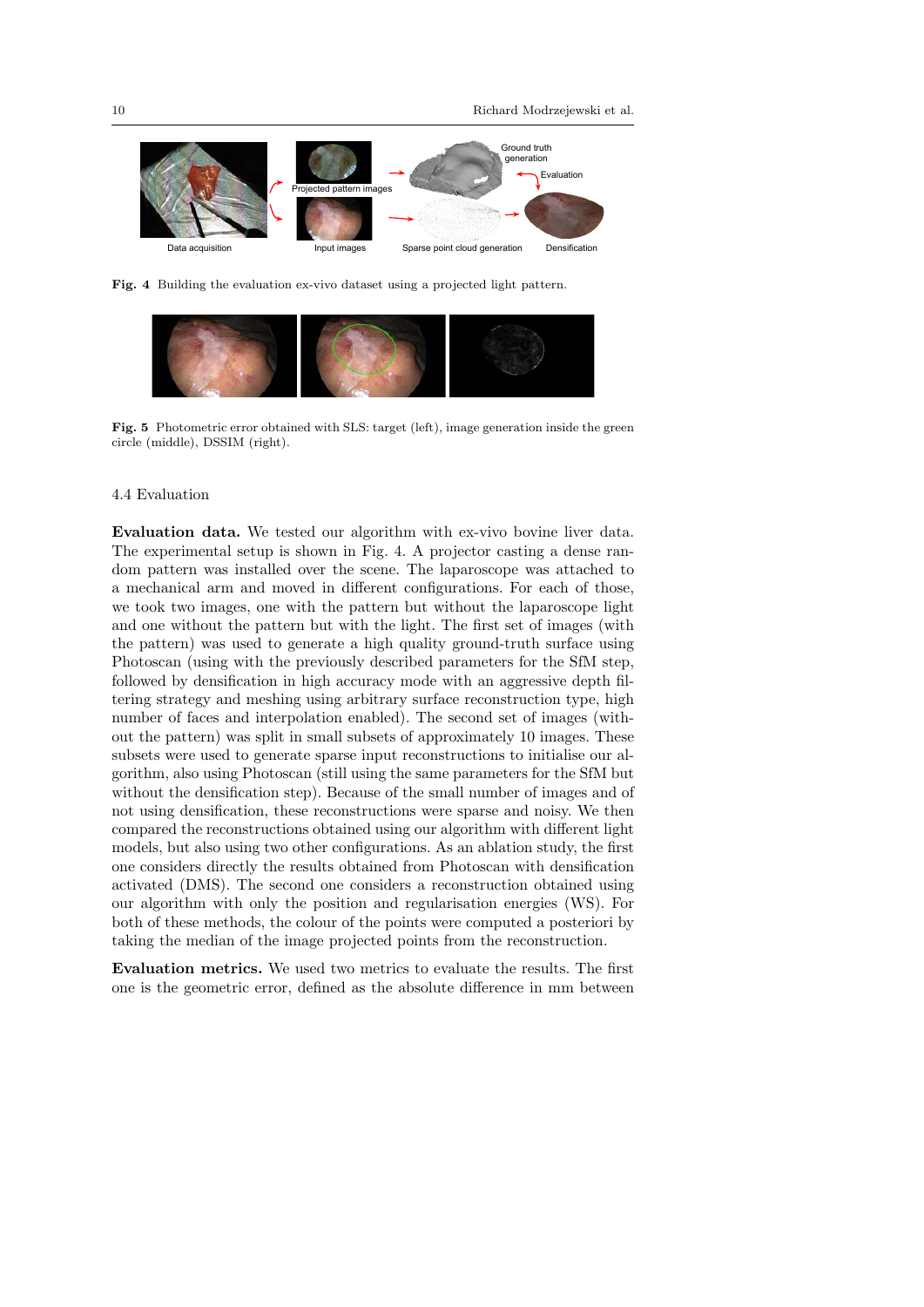

Fig. 6 Boxplot showing the reconstruction errors using a large amount of calibration images: geometric (left) and DSSIM (right).



Fig. 7 Boxplot showing reconstruction errors using a small amount of calibration images: geometric (left) and DSSIM (right).

each pixel's estimated depth and its ground-truth depth. The second one is the photometric error, corresponding to the average dissimilarity between the keyframes and the images generated using the shading equation (4). Here, the pixel-to-pixel error is not relevant as even a small camera misalignment strongly increases the error. Therefore, we used structural dissimilarity (DSSIM) instead [21]. This is illustrated in Fig. 5. For DMS and WS, as no camera responses were available directly, they had to be extracted first in order to be able to generate images and to consider the photometric error. For that purpose, the depth grid was projected to the images and for each point, we computed the ratio between the colour in the reconstruction and in the image. We then set the camera response as the median of the ratios over the visible points.

**Results.** We considered grids with  $65\times65$  nodes associated with  $1920\times1080$ depthmaps. We divided the evaluation into two sets of images to calibrate the light: a small one (approximately 15 images, leading to less precise calibration) and a large one (approximately 60 images, leading to more precise calibration). This was done in order to observe the influence of better calibration for each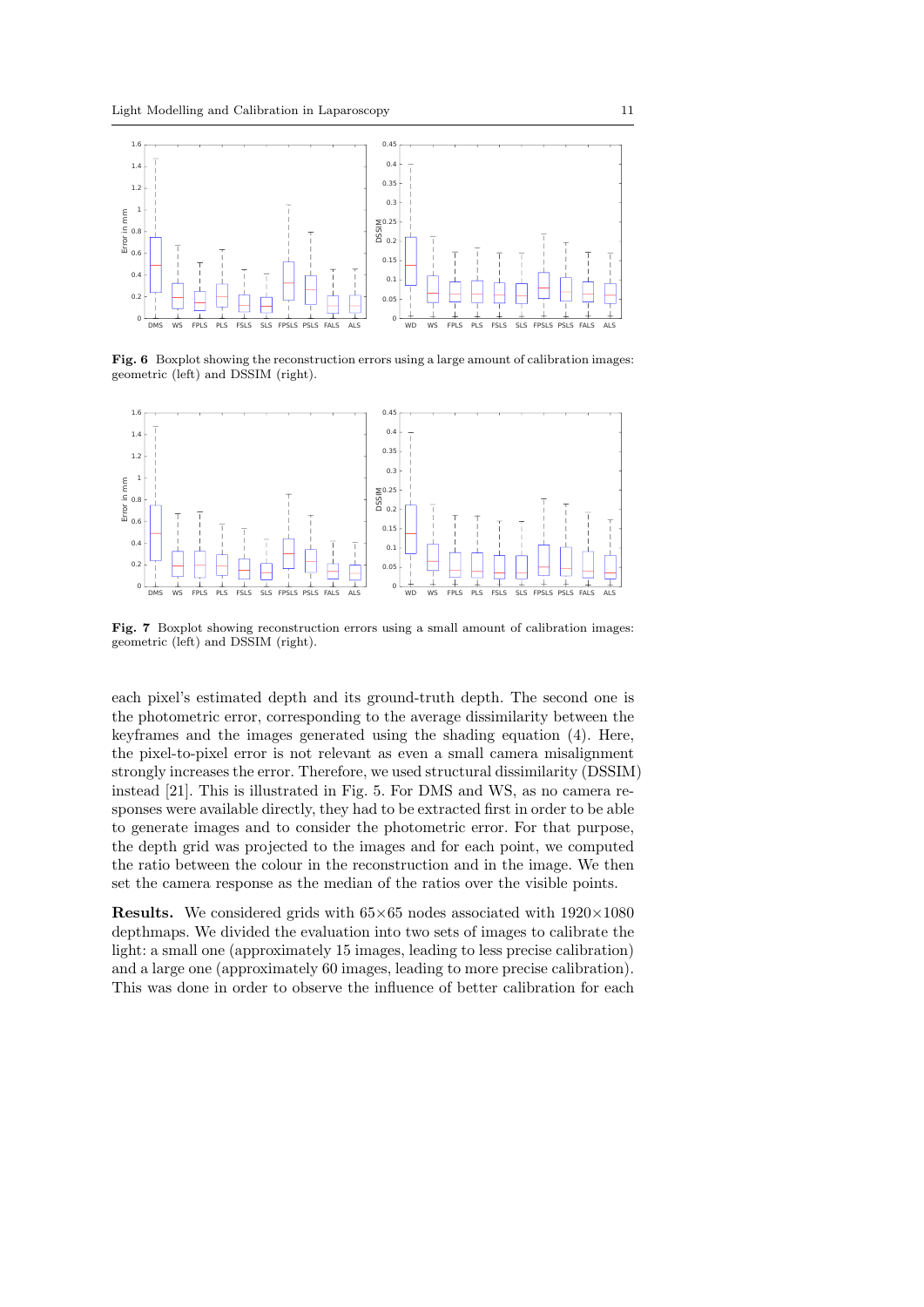light model. The results are presented in Fig. 6 and 7. The surfaces considered for the reconstructions are circular patches with a diameter of approximately 50 mm and are seen at a distance of between 20 and 40 mm. Our tests were run on an Intel<sup>®</sup> Xeon<sup>®</sup> E5-1620 with non-optimized C++ code with 6 threads allocated for the non-linear optimisation. Our method took between 55 seconds (FPLS) to 450 seconds (ALS) per densification. If faster computation time is required, it is possible to consider a smaller grid and a smaller resolution for the images at the price of a reduction in accuracy. Using  $9 \times 9$  grids and 384×216 images leads to execution times between 30 seconds (FPLS) and 185 seconds (ALS). We observe substantial improvement between our results and reconstructions generated directly with Photoscan in terms of both geometric and photometric error for most models in the precise calibration case (improvement of approximately 0.4 mm for the geometric error and 0.1 in the DSSIM score for the best models). We also observe a small improvement between the reconstruction obtained without using shading (WS) and the others. We confirmed what was observed in the previous part even if differences are less significant: calibration of the light position slightly improves the results and SLS is still among the best models to use. Indeed, it produces very similar results to ALS while being much less complex. It also slightly improves the results obtained with PLS while not being much more complex. Both PLS and SLS behave properly even when only few images are available for calibration. On the contrary PSLS is not robust and tends to generalise poorly even when more images are available.

## 5 Conclusion

We have discussed the need of photometric modelling in laparoscopic surgery. We have studied various light models and shown that the Spot Light Model, despite its simplicity, offers the best compromise between complexity and accuracy. This work is the first to systematically compare different light models, showing that there is an inherent trade-off between model complexity and benefit. Furthermore, as an example of photometry in a real usage, we have presented a novel dense shading stereo algorithm. We have shown two main results. First, higher complexity in the light model does not necessarily leads to better results, as some complex models tend to generalise poorly. Second, extremely accurate dense 3D reconstruction can be achieved by incorporating photometry, whose accuracy exceeds state-of-the-art dense multiview stereo. In future work we aim at extending the densification algorithm to merge multiple depthmaps, and to explore the use of photometry with deformable registration in laparoscopic AR pipeline.

#### 6 Compliance with Ethical Standards

The authors declare that they have no conflict of interest. This chapter does not contain any studies with animals performed by any of the authors.